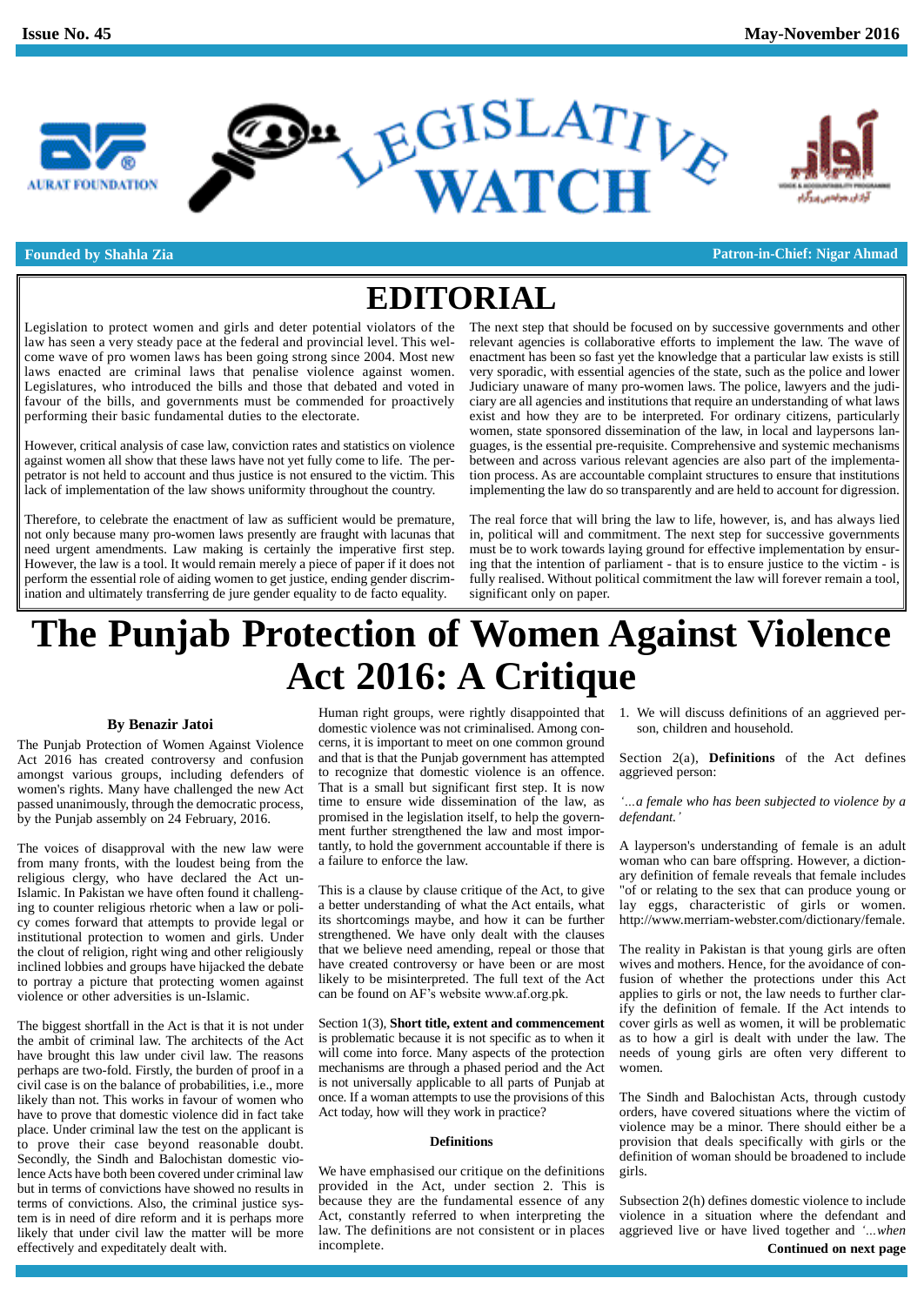### **The Punjab Protection of Women Against Violence Act 2016: A Critique**

### **From Page 1**

**2**

*they are related to each other by con sanguinity, marriage or adoption.'*

Keeping this in mind, the Act may be invoked by any person in a household where the relationship is either through marriage, adoption and consanguinity. Consanguinity 'is the quality of being descended from the same ancestor as another person.' Hence, a daughter may be able to bring a claim against her father or grandfather if violence has occurred. But it is important to note that the word aggrieved here should further specify whether the word is a continuation of the word "aggrieved person" as defined in sub section 2(a), which is then limited to 'females' only or whether aggrieved in used here as a general English termi nology where a young boy ora male member of the house may also invoke the provisions of the law. I suspect it is a drafting error and the intention is for it to be limited to aggrieved person as defined in 2(a).

The Act further entails that violence prepratored by any male or female member of the household may bring a claim. This is further clarified by the definition of defendant where subsection 2(n) defines a defendant as *'a per son against whom relief is sought by the aggrieved person.'* It does not define defendant in terms of gender, hence a defendant could potentially be a woman.

We now move on to the definition of dependent child. Subsection 2(e) defines dependent child as a male child below the age of 12 years.

This is a controversial definition as it defines the male child only. This section intends that a girl child, regardless of age, be considered a dependent and hence protection be extended to her when given to the mother. Due to the lack of a universal definition in Pakistan of a girl child or a child for that matter, how are we defining a girl? Is a dependent girl child defined as a girl who is not married? Or are we using the Child Restraint Marriage Act as a guide, where it is an offence to marry a girl before the age of 16 years of age?

The subsection further intends that a male child would only be facilitated with the mother up until the age of 12 years. If a male child is above that age, the law will not allow him to accompa-<br>violence committed by the defendant ny his mother to a shelter home.

Under section 13, **Protection centres and shelter homes,** ss13(5) deals with related to each other contains where a male child is above marriage or adoption. situations where a male child is above the age of 12 where the non-dependent child will be *<sup>ì</sup>referred to the Child Protection and Welfare Bureau...<sup>î</sup>*

This provision could break the resolve of a woman to seek protection under this law, if she unable to take along a

male child above the age of 12. The reality in Pakistan is that often victims of domestic violence do not leave a family home because they are unable to take the children with them, or are been described as 'any offence comthreaten that their children will not be able to accompany them. Court dis putes in cases of divorce are often custody battles over the children. The Act reflects the attitude of society generally, as it has failed to understand that crime.' emotional dependence of young chil dren on their mothers, and this includes a male child above the age of 12. This law does not seem to address that flaw in the law, whereas the world over, family courts have increasingly recognized this importance and given judgments in favour of women in matters of custody of children.

Though there is nothing outrightly wrong with the definition of house as abuse, under the defined in subsection  $2(i)$ , it is impor- 'Explanations', in ss 2 (r) (1). defined in subsection 2(j), it is important to look at the definition to see if it can be further strengthened.

House is defined under subsection 2(j) to include:

*'a place where the aggrieved person lives in a domestic relationship irre spective of right to ownership or pos session of the aggrieved person, defen dant or joint family.'*

The term 'domestic relationship' has been used but not defined separately. What does a domestic relationship in terms of this law entail? Is it as defined in subsection 2(h) - 'when they are related to each other by consanguinity, marriage or adoption.' ?

The Sindh Domestic Violence (Prevention and Protection) Act 2013 defines "domestic relationship" as a relationship between persons who live, or have atany point of time lived together in a household when they are related by consanguinity, marriage, kinship, adoption, or are family mem bers living together.

It would have brought further clarity or voman' replaces the word 'women' removed confusion if either domestic relationship was separately defined as above or household was defined in different terms. The Sindh Act has separately defined household.

2. Under this we will discuss the defi nitions of the various forms of violence and their shortcomings.

**S 2(h)** defines domestic violence as S 2(violence committed by the defendant Violence with whom the aggrieved is living or<br>has lived in a house when they are related to each other by consanguinity, C has lived in a house when<br>related to each other by cons<br>marriage or adoption.<sup>7</sup>

The term does not define domestic violence. This definition is more a definition of a household and relationships does not exist. Presently, there is only that follow. It is important for the pur- one 'Violence against Women Centre' that follow. It is important for the pur poses of effective implementation of the Act that domestic violence be

clearly defined. Again, the Sindh Act specially defines domestic violence. Slight clarity has been given under *aggrieved person*. subsection  $2(r)$  where violence has  $\frac{1}{2}$  Slight clarity has been given under *agg*<br>subsection 2(r) where violence has<br>been described as *'any offence committed against the human body of the aggrieved person including abetment of an of ence, domestic violence, sexu al violence, psychological abuse, eco- crime.<sup>í</sup> nomic abuse, stalking or a cyber-*

The problem here is that though new forms of violence have been intro duced, they have not been defined. Domestic violence, sexual violence, stalking and cybercrime have separate, extensive definitions that have not been elaborated on.

The only real attempt to define any form of violence has been economic ule 9<br>abuse, under the heading inclu-<br>Explanations' in ss 2 (r)(1). part of

This could be further strengthened to include not just income but control over the aggrieved person's access to economic resources, regardless of whose income it may be. It could further include that control by the defen dant of the economic resources would diminish the aggrieved person's capacity to support herself or force her to become completely dependent on the defendant.

Psychological violence is not explained at all. The definition given under subsection  $2(r)(2)$  is not a definition of psychological violence but the affects psychological violence may have on a victim.

3. Lastly, we will run over the definitions which deal with mechanisms of protection or legal recourse, and their shortcomings and/or concerns.

officer (2(f)), district women protection officer  $(2(f))$  and women protection officer  $(2(s))$  do not specify that pro<br>the officer must be a woman. Unless mal<br>'woman' replaces the word 'women' *the* the officer must be a woman. Unless there is no obligation that the officers assigned to protect the aggrieved per son must be female. It is obvious why not having a woman protection officer would be problematic. Though we sus pect this may be a drafting error and the intention really is to appoint women as protection and committee officers.

S 2(l) defines protection centre as 'a Violence against Women Centre' and subsection 2(m) defines the protection system as a combination of *'a Committee, a Protection Centre and a shelter home.'*

The obvious short term problem is that an immediate relief mechanism does not exist. Presently, there is only that an immediate relief mechanism off<br>does not exist. Presently, there is only<br>one 'Violence against Women Centre' In in Multan. S13(1) states that *'the Government shall establish*

*Protection Centres through a phased aggrieved person.*<sup>í</sup> *programme for protection of the*

The problem with them being established through a phased programme suggests no immediate set up. Shelter homes have not all been identified, established nor licensed, which will be problematic if an immediate incident requires a judge to order a woman to move to a shelter home.

Section 2(d) defines 'Court' as *'Family Court established under the Family Courts Act 1964 (XXXV of 1964)'*

under the heading include domestic violence dispositions', in ss  $2(r)(1)$ , part of the court's jurisdiction. Does the jurisdiction of the Family Courts stretch far enough to be able to enforce provisions of the Act? Section 5 of the Family Court Act 1964, sched ule 9, subject 2002 does not directly include domestic violence disputes as part of the court's jurisdiction. include domestic violence disputes as

#### **Complaint, Cognizance and Summary Trials**

Moving on from definitions to the body of the Act, we will start with section 4 **Complaint to Court,** which deals with the process of submitting a complaint to the Family Court. According to section 4(1) an aggrieved person, or a person authorized by the aggrieved person or the Women Protection Officer may submit a com plaint for obtaining an order.

The section should make clearer how a person is authorised on the aggrieved person's behalf. Is it verbal consent or written authorisation? How will an authorized person prove to the judge that they have in fact submitted the complaint on behalf of the authorized person?

Definitions of district coordination hearing "shall not be beyond seven Section 4(2) states that the first date of hearing *<sup>ì</sup>shall not be beyond seven days from the date of the receipt of the complaint by the Court.<sup>î</sup>* Section <sup>6</sup> provides the Court with the power to make an interim order at *"any stage of the complaint.* Therefore, the Court can provide the Complainant with protection between the first hearing date until the conclusion of the complaint, within 90 days.

> Subsection 4(4) states that the Court shall decide the complaint within 90 days of the date of the receipt. In ordi nary matters, 90 days for a summary trial are considered a concise period of time. But in cases of domestic violence, where sensitive situations require immediate relief or protection for the aggrieved person, 90 days, may be too long. The Balochistan Domestic Violence (Prevention and Protection) Act 2014, section 5(4), provides a peri od of 30 days for the Court to dispose off a case.

> In these circumstances, it is arguably not necessary to reduce the 90 day time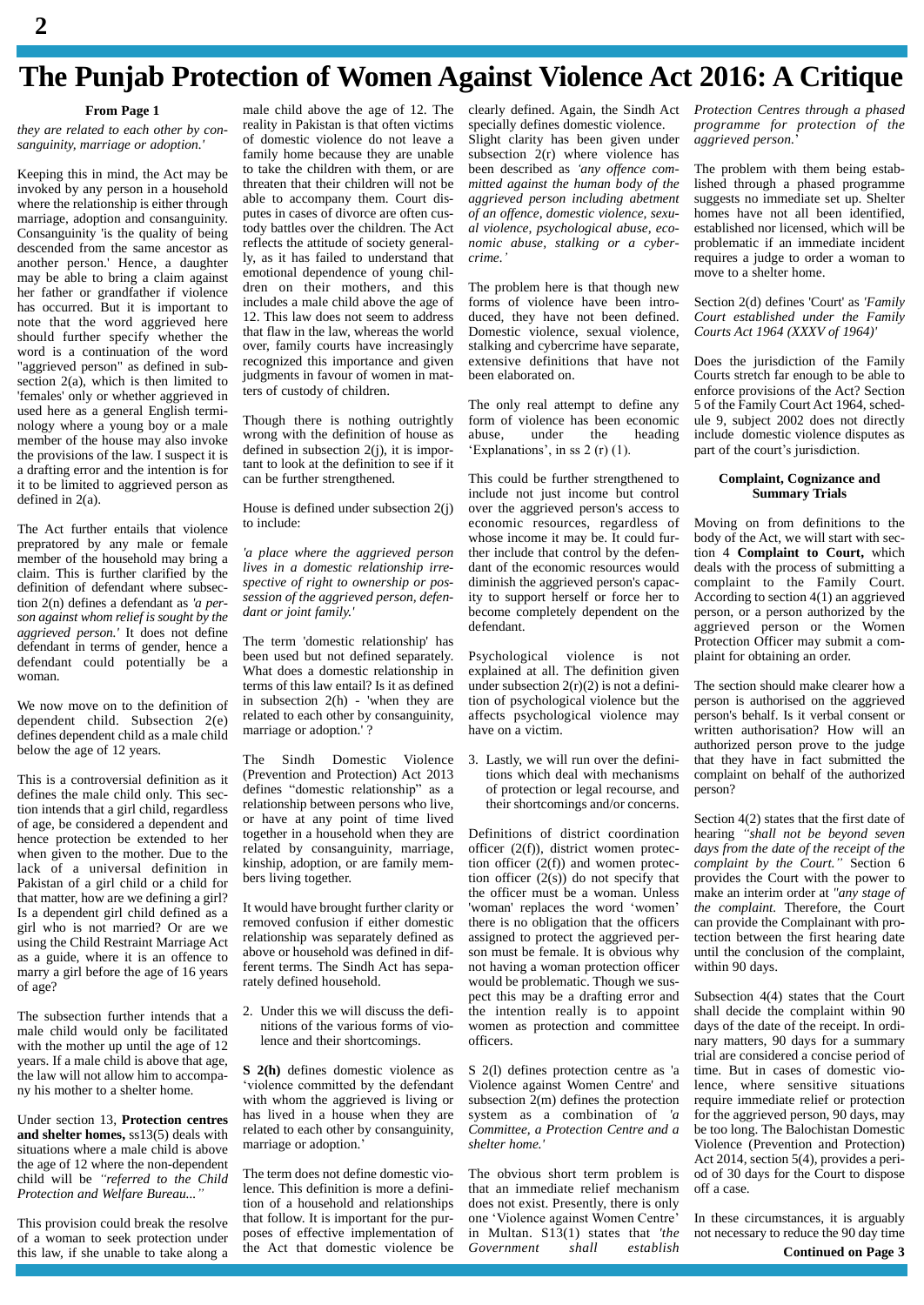### **The Punjab Protection of Women Against Violence Act 2016: A Critique**

#### **From Page 2**

limit that has been set. What is more important is to goes on to suggest the aggreved person may<br>place the Court under an obligation to grapt an order house. "...may choose to reside in the house". place the Court under an obligation to grant an order at the first hearing to provide the Complainant with immediate protection.

What may also be considered to ensure there is a swift resolution in an undefended case is to provide a provision to the effect that 'in the event that the defendant does not respond to notice to show cause or otherwise provides no reasons why an order should not be made, the court will make a final order on the first day of hearing unless itwould be manifestly unjust to do so.'

It has been pointed out that section 4 and 21 contra dict each other. Section 21, Cognizance and summary trial, reads:

*'(1) The Court shall not take cognizance of an of ence under this Act except on a complaint of the District Women Protection Oficer or a Woman Protection Of icer acting on behalf of the District Women Protection Of icer.*

*(2) The Court shall conduct the trial of an offence under this Act in accordance with the provisions of Chapter XXII of the Code relating to the summary trials.'*

In fact they do not. Either the aggrieved person or the woman protection officer may file a complaint. But if the matter goes further, where the judge lists the case for summary trial, then section 21 is invoked, which requires that the district woman protection officer be part of the complaint and court process. Section 21  $\mu$  diameter to a could have been more elective useful to reflect this idence order... could have been more clearly worded to reflect this.

Furthermore, to rid of confusion and bridge the gap between section 4 and section 21, section 14, **Women Protection Officer,** which lays out the duties of the woman protection officer, could be further enhanced by adding words along the lines of 'to assist the aggrieved person in pursing their Court case'.

It is also possible that instead of amending section 14 to reflect the above change, the Court Rules can be amended to say that the woman protection officer is responsible for bringing the case forward for purpos es of a trial.

We suspect this provision has been added to ensure that the woman protection officer is present to pro vide step by step support throughout the process to the aggrieved person.

The Act provides that the aggrieved person has the right to reside and remain in the house. Section 5, **Right to reside in house,** states:

*'Notwithstanding anything contained in any other law, the aggrieved person, who is the victim of domestic violence:*

*(a) shall not be evicted, save in accordance with law,from the house without her consent or ifwrongfully evicted, the Court shall restore the position maintaining before the eviction of the aggrieved person if the* aggrieved person has right, title or beneficial *interest in the house; or*

*(b) may choose to reside in the house, or in an alter native accommodation to be arranged by the defen dant as per his financial resources, or in a shelter home.'*

Reading section  $5(1)$ , the question arises, if the aggrieved person does not have *'right, title or beneficial interest in the house'* then how will the Court deal with the situation? I suspect the intention of the draftsmen was to provide the aggrieve person the right to reside in

the house regardless of legal title as subsection 5(b) Secgoes on to suggest the aggrieved person may stay in the state house- *'may choose to reside in the house'. agg* goes on to suggest the aggrieved person may stay in the

But it could be further clarified to rid of confusion when interpreting the law.

It has been pointed out that under section 6, **Interim Order** that the interim order is not spelt out. It is important to remember that in cases of domestic violence, where every case is varied with its own unique circumstances, it would be detrimental to have a specified interim orders. They should be applied at the discretion of the judge taking into consideration the individual circumstances of the case. The Court has been guided to ensure that the interim order is *'just and proper'*. Subsection 6(1) states *'the Court may, at any stage of the complaint, pass such interim orderas itdeems just and proper.'*

Section 7, **Protection Order,** section 8, **Residence order** and section 9, **Monetary Order** deal with orders that the Court has the jurisdiction to grant. It is important to note that the court has the jurisdiction to impose any order or direction as it deems just and proper, regardless of what the applicant has requested in their complaint application. This is stated in subsection  $7(2)$  and  $7(3)$  and in 8(2). The Act also gives power to the judge to impose more than one order at a time, so in addition to a protection order for instance, the judge may also issue a residence order, in circumstances where this would be required. This is stated in section 8(1), which states *'the court, in case of domestic violence, may in addition to any order under section 7, pass a resi*dence *our*, *in in addition to any of dence order* 

Under section 7, among the ten options for various protection orders that may be issued by the Court, the most controversial have been  $7(d)$  and  $7(e)$ , which authorise a court orders a defendant to wear an ankle or wrist bracelet GPS tracker in cases of grave violence.

Another similar and controversial major power, is stated in subsection 14(d) which allows the court to direct the defendant to move of the house for up to forty eight hours.

These provisions have questioned the status quo, where the patriarch of the house may be potentially removed from the house, or required to be tracked should extreme violence or threat of extreme violence occur. Of course this situation could occur in case of a violent mother in law towards their daughter in law or a violent father towards his daughter. But the intention of the lawmaker seems here to mean that if grave violence or threat of such has occurred or is likely to occur by a husband against his wife, he could potentially be required to wear a GPS tracker and/or be removed from his house.

It will be important to watch developments in this area to see whether these provisions are actually ever implemented. Would a judge, give an order such as a GPS tracker and/or eviction of the defendant when it has already created this uproar? Even if these provi sions went unnoticed, would a judge make an order that shakes the status quo of a household - to rid the violent husband from the very home that is consid ered his domain?

Furthermore, the provisions require that there is either actual grave violence or threat of grave violence. The terminology leaves much at the discretion of the judge. Past precedents have shown that judg ments have not often favoured women even when the law could be interpreted to do so.

Section 10 (3), **Duration and alteration of orders,** states *'the Court shall, on an application of the aggrieved person, discharge any order passed under the Act'.*

To ensure that the aggrieved person is not pres surised to submit an application for withdrawal, it may be necessary to say that the application may only be withdrawn if submitted by the woman protection officer, with the consent of the aggrieved person. To involve the woman protection officer, would be a further check that an aggrieved person is not pressurised to withdraw an application. This brings us to the basic argument that the woman protection officer must be properly trained on sound gender sensitive principles, trained to understand these basic court procedures and be held account able through a systematic and robust mechanism.

Section 11, **District Women Protection Committee,** lays out the members that will comprise the committee. Section 11 (2) states that the *'committee shall be headed by the District Coordination Officer.'* This does not specifically state that the district coordination officer shall be a woman.

The section further states that a member of the district police will be a member of the committee (s11 (2) (c)). Not much confidence is aspired in the police in terms of domestic grievances. Would not a repre sentative of the police be contrary to the very pur pose for which this committee is constituted?

Subsection 11(4) states that the district level protection committees shall have among its members peo ple from <sup>ë</sup>*civil society and philanthropists who are residents of the district.'* What would their exact role be? It is hoped that the rules of business will clarify this.

Section 13, **Protection centres and shelter homes,** states that *'the government shall, through a phased programme establish a shelter home in each district*  $\alpha$ *for a local area within a district...'* 

The importance of economic empowerment for long term sustainability for residents of shelter homes, is not emphasized. S 4(d) states *'arrange for technical and vocational training of the residents.'* This does not, however, go far enough if the aim is to ensure that a woman is financially independent and com pletely escapes the cycle of violence, when she leaves the shelter home. Again it is hoped the rules of business will further clarify this.

In addition to section 11, which deals with the function of the district women protection committee, sections 14, 15, 16 17 and 18 deal with the power and functions of woman protection officer.

It is important to note here that the aim of the Act, for which it deserves credit, is that through the eventual establishment of women protection officers and the district women protection committees, the law is attempting to systemise a state support mechanism for women victims of violence at the real grassroots level of the province.

Women protection officers have been given legislative power and authority to go as far as enter the family home, with the consent of the aggrieved person (s 15), to rescue the victim and any dependent children (s149c)) and direct the defendant to leave the house (s14 (d)), among other powers. It is obvious that the powers given to the officer are beyond mere token gestures and through primary legislation an attempt has been made to ensure that the woman protection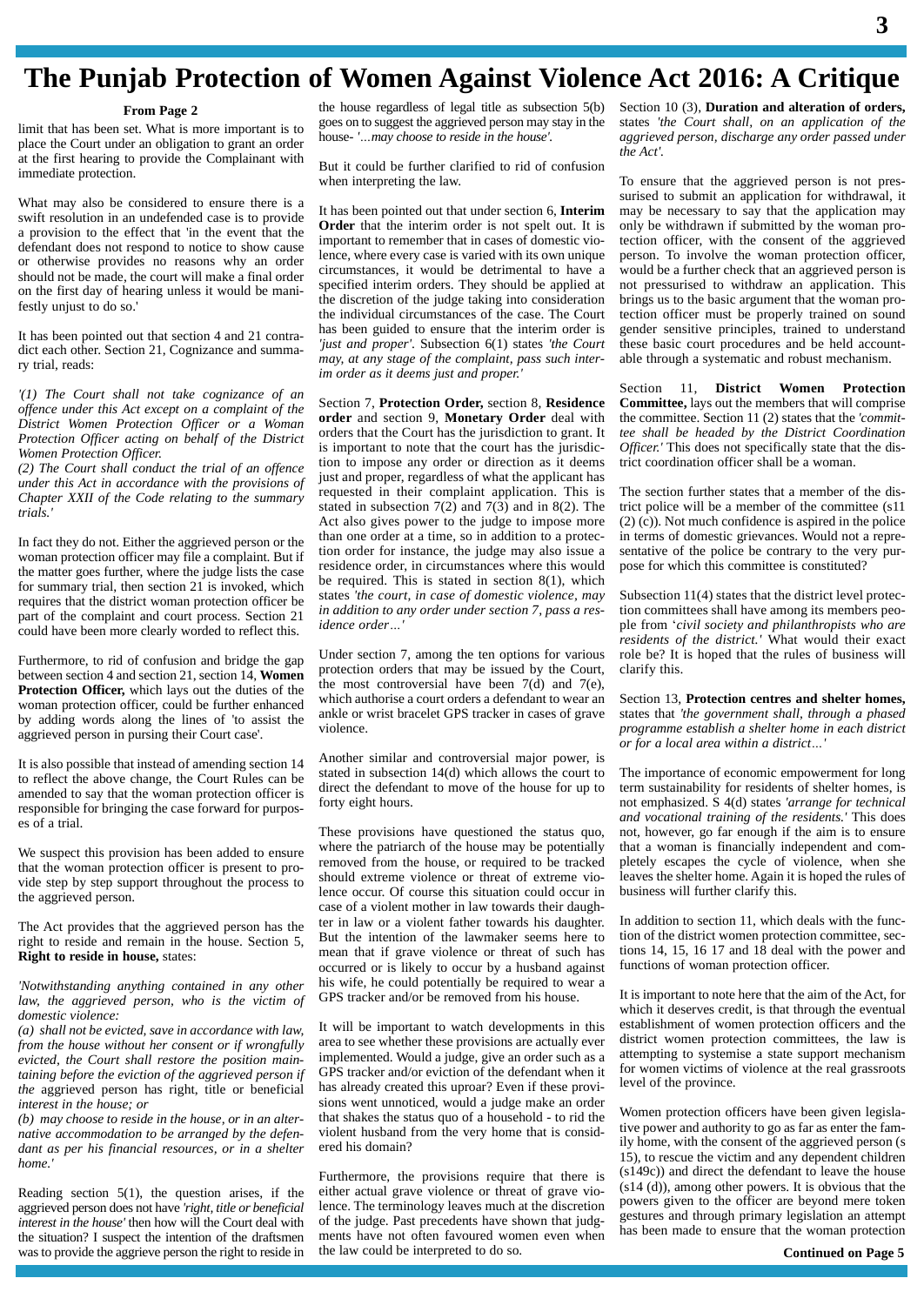### **Analysing <sup>2016</sup> Amendment Act on <sup>ë</sup>Honour<sup>í</sup> crimes**

# *299(ee) <sup><i>nanged to do is increase the discretion after clause (e), reads as follows: and) reads as follows: of the judge to decide, on the facts and <i>299(ee) <i>fasad-fil-arz*<sup>*n*</sup> *includes*</sup>

### **By Benazir Jatoi**

After a hard and long struggle by human rights organisations, including Aurat Foundation, legal reforms were brought in 2004 under Pakistan Penal Code or pretext of 'honour'. (PPC) and the Criminal Procedure Code (CrPC) recognised that a murder in the name or pretext of honour is a criminal offence and penal punishments were defined by the Act. But major loopholes persisted with this law. Through provi sions of *qisas* and *diyat*, the perpetrator may be completely acquitted for a mur der he openly admits to and which often has no mitigating factors involved.

In a joint joint sitting of parliament on 6th October, 2016, amendments in the form of the Criminal Law (Amendment) Offences in the Name and Pretext of Honour Act 2016 were passed. The full text of the Act can be found on our website at [www.af.org.pk](http://www.af.org.pk)

Unfortunately, this new law has not made the offence of 'honour' killings non-compoundable, leaving the flood gates open for compromise and eventual pardoning of the perpetrator. In fact, this was the biggest loophole in the law, which lawmakers have failed to plug. Our demand, therefore, for the law to be made non-compoundable, still stands, disappointed, that justice may still be a distant reality to ordinary Pakistani women victims killed in the name of 'honour'. Waiver of *qisas* in cases of 'honour' crime should also be done away with being construed as fasad-fil-arz. Nonetheless, below is a review of the new law, highlighting its important elements and, how it may apply in a case to case basis.

The new law has attracted two major principles. Firstly, within in the Pakistan Penal Code, there has been a shift of the definition of fasad-fil-arz (exactly as it stood before the new amendments) from s.311 to s.299. The fasad-fil-arz excep-<br>tion has with the new law now been wide<br>used in most sections that relate to 'hontion has with the new law now been<br>used in most sections that relate to 'hon-<br>our' crimes. As a result of this, the sec-<br>offence ond major principle has been attracted the discretion of the judge has become more widely invoked. What this law has

managed to do is increase the discretion after clause (e), reads as follows:<br>of the judge to decide, on the facts and  $299(ee)$  "fasad-fil-arz" includes of the judge to decide, on the facts and circumstances of each individual case, whether the offence is one where the  $w$ <br>murder has been committed in the name  $v$  *i* or pretext of 'honour'. murder has been committed in the name

In ordinary circumstances, invoking the discretion of the judge is not neces-<br>sarily considered problematic. problematic. However, in cases related particularly to women, judgements in the past have leaned towards pardoning the accused, either due to the law of diyat and qisas or because the judge has not equated the gravity of the offence equal to that of murder, mainly because the accused has taken to murder against a close female member of the family, under moral pretences, justifying the case a private family matter.

Furthermore, the 2016 amendment may see the defence presenting 'honour' crimes as ordinary murder, in order to avoid the principle of *fasad-fil-arz* and to ensure that the provisions of *qisas* and *diyat* apply. The new law is relying on the astuteness and reason of the judge to be able to examine and highlight evi dence that points to the murder as one committed in the name of 'honour'. The long established criminal law principle of establishing facts 'beyond reasonable doubt' and the above amendments have left the discretion of the judge too wide and too ambiguous, resulting in what rights activists have always feared - the acquittal of the accused.

The previous amendments to the PPC, where the law recognised 'honour' crimes, left an obvious and big loop hole in the law - that is of the offence being compoundable. Hence, regardless of the facts and circumstances of the case the accused was almost always acquitted for an offence he Cl openly admitted to. The *qisas* and diyat provision trumped the judge's discretion. Unfortunately, the new law widens the discretion but does not take away from the compound ability of the offence. Therefore, the possibility of acquittal of an offender, accused of an 'honour' crime, still exists. The definition of *fasad-fil-arz,* now under s.299,

after clause (e), reads as follows: *<sup>ë</sup>the past conduct of the offender, or whether he has any previous con viction, or the brutal or shocking manner in which the of ence has been committed which is outra geous to the public conscience, or if the of ender is considered a potential danger to the community, or if the offence is committed in the name or on the pretext of honour.'*

With this, the definition has been used consistently throughout most sections related to 'honour' crimes. Starting with S302 where the proviso after sub section (c) reads:

*302 (c) 'provided that nothing in clause (c) shall apply where the principle of fasad-fil-arz is attract ed and in such cases only clause (a) or clause (b) shall apply.'*

Both in S309 (Waiver - **Afw of qisas in qatl-e-amd)** and S310 **(Compounding of Qisas (Sulh) in qatl-e-amd),** the exception of fasad-fil-arz has been cre ated, but the principle of qisas and compound ability remain as is. The sections read as follows:

*'S 309 (b) provided further that where the principle of fasad-fil-arz is attracted, waiver of qisas shall be subject to the provisions of section 311'.*

*'S 310 (1) provided further that where the principle of fasad-fil-arz is attracted, compounding of the right of qisas shall be subject to the provisions of section 311.' and*

*S 338E (2) "Provided further that where an offence under this Chapter has been committed and the principle of fasad-fil- arz is attracted, the court having regard to the facts and circumstances of the case shall punish an offender with imprisonment or fine as pro vided for that of ence."*

S 311 **(Ta'zir after waiver or com** pounding of right of *qisas* in qatl-i**amd)** reads as follows:

*'S <sup>311</sup> - Where all the wali, do notwaive or compound the right of qisas, or ifthe principle of fasad-fil arz is attracted, the court may, having regard to the facts and circum stances of the case, punish an of end er against whom the right qisas has been waived or compounded with death or imprisonment for life or imprisonment of either description for a term of which may extend to fourteen years as ta'zir :*

*Provided that if the of ence has been committed in the name or on the pretext of honour, the punishment shall be imprisonment for life. '*

Poorly drafted, section 311, remains mainly as it was before the October 2016 amendments except the proviso increases the punishment from <sup>a</sup> mini-mum of ten years to life imprisonment. If ever implemented correctly, this is a significant and welcome change to the law. However, the punishment is still not mandatory with the words *''shall be imprisonment for life"*

Human rights activists demand that a non-compoundable offence is the basic first step to ensuring justice for a victim of an 'honour' crime. Activists have struggled for years and will continue to do so for this change. It should also be known that without the offence being made non-compoundable, activists reject this law, on the bases that it will not ensure justice to the victim and demand that the law must make life imprisonment a mandatory punish demand that the law must make life<br>imprisonment a mandatory punish-<br>ment in cases of 'honour' crimes.

The law, in its present form is not entirely unredeemable, if the government shows political will and commitment towards holding the perpetrators of 'hon our' crimes accountable. Furthermore, the State should assume full responsibility for the registration, investigation and prosecution in such cases.

Unless the law is actually used to bring justice, the State is fulfilling only half its duties to vulnerable citizens.

### **Welcome Changes to the Punjab Land Revenue Act 1967**

Under the Punjab Land Revenue (Amendment) Act ber of the family received a summons that it would amend 2015 the 1967 Act has seen two noteworthy developments, which include under s 24 (1) (c) and s 24  $(4)$  &  $(5)$ .

**Section 24-** *Mode of service of summons-* highlights the procedural method of how a summons is served. With the 2015 amendment, it is now rec ognized that any adult member of the family, living in the same house as the person to whom the summons is served, may receive the summons. Once received it is considered confirmation that a summons has been properly and procedurally served. Previously, as per the 1967 Punjab Land Revenue Act, it was only when a male adult membe considered a summons that has been validly served.

Though this is a small step, it is a positive step in the right direction. It allows some legal recognition to the fact that members of the same household, regardless of gender, are equal. It also places on women a small yet significant enough legal responsibility, allowing them to have a voice in the process.

Furthermore, it challenges the underlying notion of inequality and attempts to bridge the gap, through the language used in legal literature. Two more received.  $-AF$  Correspondent

amendments (below) show that lawmakers are trying to adjust the law with the new reality of life.

**S 24 (4) -** Keeping abreast with the digital age and by legally acknowledging electronic means as a way of serving summons the Punjab Revenue amend ment has rightly recognized that in addition to a summons being issued by registered post, it is also legally valid that a summons be served via email and/or text message.

However, **S24 (5)** clarifies that for an electronic summons to be considered as properly served, con-<br>formation of receipt must be acknowledged and<br>received. *- AF Correspondent* formation of receipt must be acknowledged and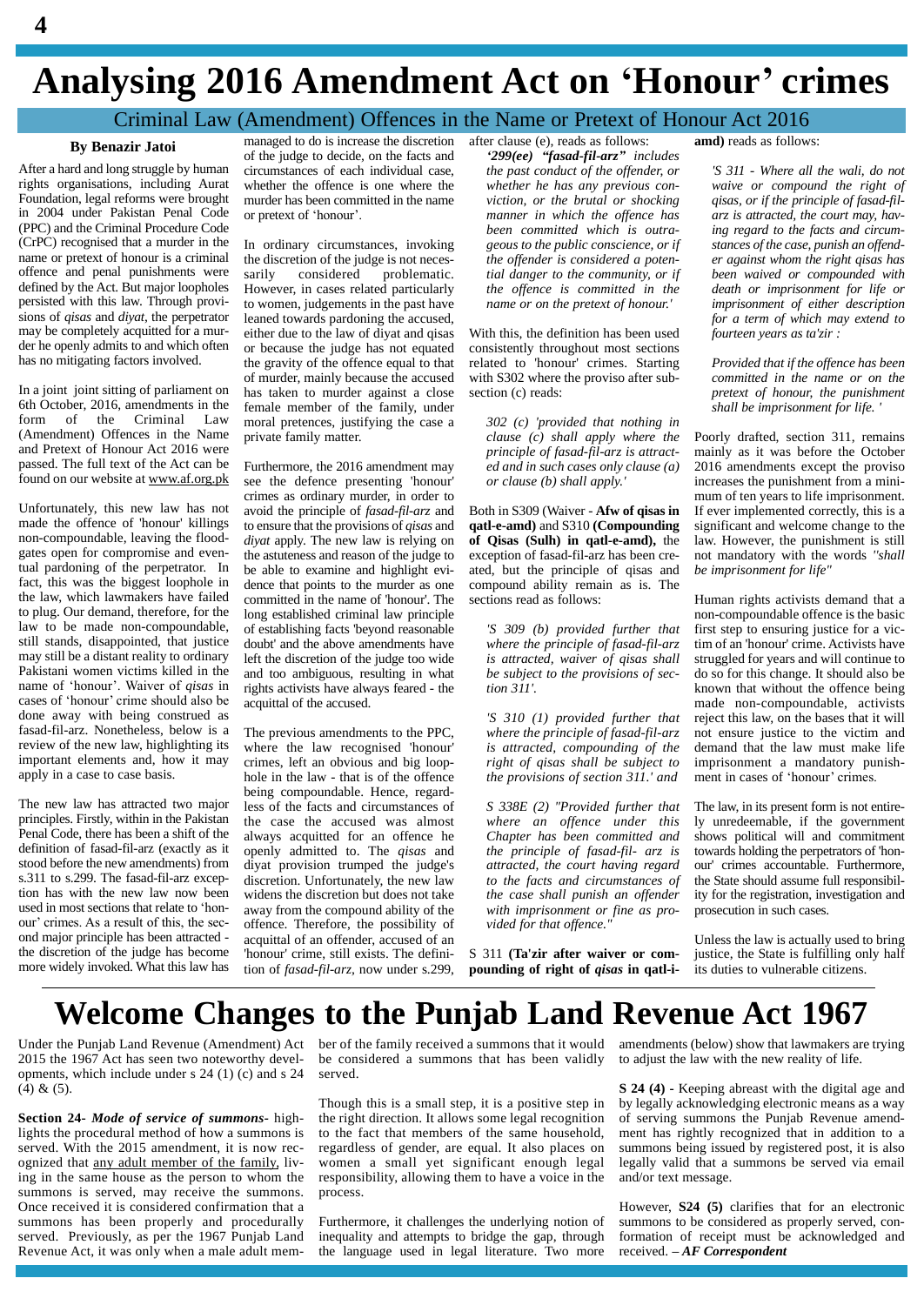### **Criminal Law (Amendment) (Offences Relating to Rape) Act 2016**

### **AF Correspondent**

The amendment act was passed in a joint sitting of Parliament on 6 October 2016. Overall the provi sions attempted and added are moves in the right direction. The overall aim is an attempt to make stricter the already existing provisions in the Pakistan Penal Code 1860 and to further add provi sions that may benefit a victim of rape if a matter is brought to trial in a court of law. One of the most striking provisions has been including DNA testing as a form of evidence and the provision of free legal aid for a rape victim.

The new provisions include:

Section 55 has been amended to include that sentences for the following offences will not be commut ed (reduced) if the following sections or definitions apply:

- 1. the principle of fasad-fil-arz is attracted;
- 2. a person has been convicted of rape (s.376 punishment for rape);
- 3. if a person discloses the identity of the rape victim (s.376A (new section introduced));
- 4. convicted of assault or use of criminal force on a woman and stripping her of her clothes (s. 354A);
- 5. convicted of unnatural offences (s.377); or
- 6. where rape is committed by two or more persons in furtherance of common intention of all. **(s 55 - Commutation of sentence of death)**

In addition to section 166 dealing with a pubic ser vant who violated the law as to how she/he should conduct himself, a further subsection has been added to ensure that public servants, responsible for investi carry out such an investigation, will see increased punishment. The maximum punishment includes three years imprisonment, or a fine or both. **(s 166(2)- Public servant disobeying the law, with intent to cause injury to any person)**

The punishment has also increased for those that obstruct a public servant from carrying out her/his duty. The provision, already existent in the PPC has further amended to increase the penalty for such an offence. It increases the imprisonment from three months to one year and a fine from Rs. 500/- to Rs. 50,000/-.

It has also been added under the same section that anyone with the intent to hamper or mislead any form of investigation prosecution or attempts to issue a false case shall be punished with maximum imprison ment for three years, or a fine, or both. **(S 186 (1) & (2) - Obstructing public servant in discharge of public functions)**

A new subsection has been added under punishment for rape. This is very significant section and states that if a person is found guilty of rape **(S. 376 Punishment for Rape)** or unnatural offences **(S. 377 Unnatural Offences)** and in the force of such actions is found the cause the following offences he shall be punished with death or imprisonment for life and a fine. The offences include:

- i) hurt that may dismember or sever any limb or organ of the victim;
- ii) destroys or permanently impairs the function of an organ of the victim;
- iii) causing injury to the head or face of the victim by causing fracture of the bone of the victim and dislocates the bone (s377(3)iv));
- iv) causes fracture of the skull of the victim so that the would touches the membrane of the brain  $(s377 (3)(v))$ ;
- v) causes injury by fracture of the skull of the victim and the wound ruptures the membrane of the brain  $(s377(3)(vi))$ ;
- vi) Causes injury which extents to the body cavity of the trunk (s 337C); and
- vii) A person who is liable to daman ('Daman" means the compensation determined by the Court to be paid by the offender to the victim) (s.337F (v)  $\&$ vi).

gating a matter, who fail to properly or diligently tunate that if the victim or those authorized by her, A welcome addition has been imprisonment of a maximum of three years and a fine for the disclosure of the identity of a rape victim. It is, however, unforconsent in writing, disclosure may be made. The psychological stages a rape victim goes through various phases including an angry phase in which the victim wants to reveal the event publicly. In addition to this, a victim may be pressurised by external forces, like the media, into disclosing facts. This option should not exist at all. For the sake of the victim and her/his vulnerable mental state, her/his identity should not be revealed unless under a court order. **(S. 376A -** Disclosure of identity of the vic**tim of rape)**

> Another very important and welcomed development in this law has been the introduced of a systemic examination of the person accused of rape and the rape victim that includes DNA profiling to be includ ed as a form of evidence. **(S53A - Examination of**

**person accused of rape by medial practitioner (PPC) & 164A medical examination of the victim of rape (CrPC))**

Further amendments have been made to the Code of Criminal Procedure 1898, which are all welcome and significant, showing a determine resolve of legislators to strengthen the laws on rape.

Firstly, it requires an investigation officer, in the presence of a woman police officer or a woman member of the family to record information **(S 154 & 161 CrPC).**

A very significant and welcome development towards women victims of rape accessing the justice system and in turn strengthening the rule of law has been that the police officer must inform a victim of rape that a right to legal representation exists and free legal aid is possible, if the victim requires it, where the police officer 'shall provide the list of lawyers maintained by the Provincial Bar councils for this purpose'. **(S. 161 A Legal representation of the victim of rape)**

A trial is now required to be carried out in camera and if the identity of the victim and witnesses is to be protected, video links are now allowed. **(S352 CrPC)**

It is also welcoming to see the realisation that delays in judgements leaves perpetrators as if they are unaccountable. A case must be concluded within three months and failure to do so will require the trial court to bring the matter to the notice of the High Court. **(S. 344A Conclusion of the trial CrPC).**

Aurat Foundation, along with other women's rights based organisations and activists have cause for much celebration on this law but proba bly the most celebrated clause and a significant milestone in AF's struggle has been the omission of the controversial section 151 (4) of the Qanun e-Shahadat Order 1984 which read *"it may be shown that the prosecutrix was of generally immoral character".* It is obvious why this clause was used to discard the character of a woman victim of rape and in turn strengthen the defence case. This very obviously, detrimental and extremely unfair clause has now been omitted and the need to highlight this and celebrate this as a small step towards plugging the wide gender dis crimination gap that exists in legal language and legal intent.

# **The Punjab Protection of Women Against Violence Act 2016: A Critique<br>From Page 3<br>is not flawed.**

#### **From Page 3**

officer is integral to the support and protection of the victim and to the success of the victim's case.

It is then extremely important to emphasis that the officer is trained on gender sensitive principles, which are ongoing cycles of training and capacity building, with a very good hold over relevant court procedures and rules of the family court. It is also important to emphasis that any training of the officer repeatedly ensure that the officer understand that along with the technical support provided, the role involves how to deal with the victim in order to con stantly help empower her.

Furthermore, it is imperative that the officers and the committees are held accountable through tough, systemic and transparent mechanisms to ensure that their basic function, which is to protect the victim, provide her legal relief and eventual empowerment

is not flawed.

Section 19, **Penalty for filing false complaint** states a person who gives false information about the com mission of an violence, will be liable with imprison ment and a fine.

Section 19 is an obvious problem. A potential prison term and a fine for false claims brought against the defendant is surely to scare away an already reluctant woman victim, not familiar with court procedure,in the fear that her genuine claim, if not proven could be used by the defendant to invoke this provision.

We recommend a complete repeal of this section. The fact that the case must be proved in a court of law and that contempt of court proceedings are a legal possi bility should be enough to create due process. This section is unnecessary in a country where the legal system, already so alien to women, weighs so heavily against her.



Legislative Watch is produced by the Resource Service of the AAWAZ Voice & Accountability Programme of Aurat Publication and Information Service Foundation at Islamabad.

> **Editorial Board** Wasim Wagha, Benazir Jatoi Layout Design: Shahzad Ashraf

Letters, opinions and contributions are welcome. Please write to House # 16, Attaturk Avenue, (Old Embassy Road), G-6/4, Islamabad. Tel: (051) 2831350-52, Fax: (051) 2831349 Website: [www.af.org.pk](http://www.af.org.pk)

**Disclaimer**<br>makes available Aurat Foundation makes available emerging discussions and debates related to the organization's areas of work. The views presented here reflect those of the author and do not necessarily always reflect the views of the organization.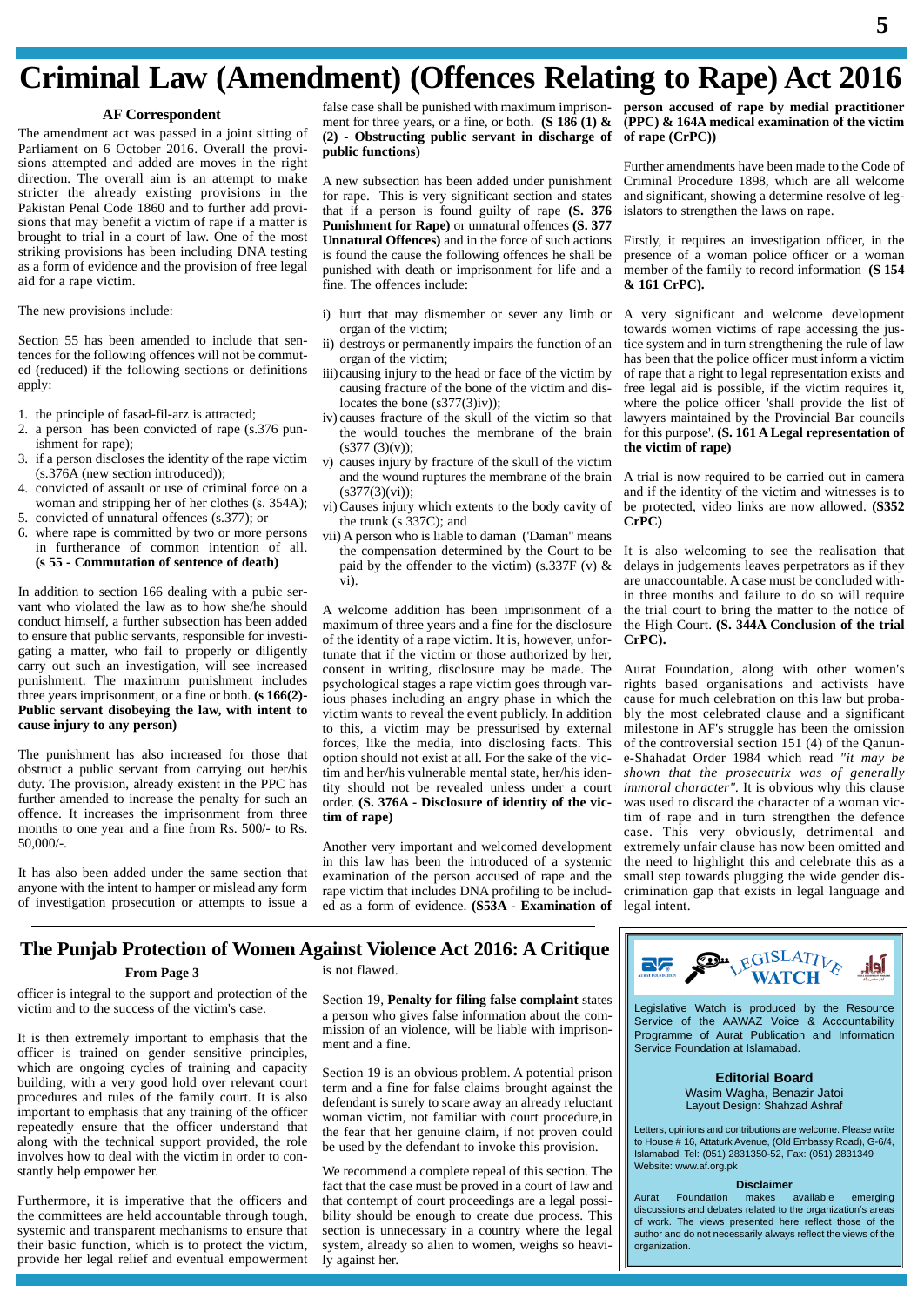### **Access to Justice in Pakistan: Issues and Impediments**

#### **AF Correspondent**

Throughout Pakistan's history, access to and dispensation of justice is marred with many unfortunate developments, including disruption to democratic governments and continuous terrorist attacks through out the country. The military dictatorship of Zia-ul-Haq brought with it discriminatory laws, which were very detrimental to women and religious minorities, under the guise of religion.

Since then sporadic attempts have been made to bring in pro-women policy and legal reform, including during the regime of the military rule of Pervez Musharraf the National Policy on the  $\frac{1}{y}$ Empowerment of Women 2001 was approved, setting out several measures to economically empower women. It is, however, democratic rule that has brought real, meaningful legal reform to help protect and benefit women. Furthermore, the 'lawyers' movement' in 2007; and the adoption of the National Judicial Policy in 2009 by the Supreme Court are also turning points to better equip the judiciary and create more transparent and accessible systems.

Despite all these developments, a major qualitative shift in the access and dispensation of justice is yet to be seen and it requires major reforms across all tiers of law enforcement and justice institutions, particularly in the lower judiciary and police.

Access to justice is imperative in strengthening the Rule of Law. Rule of law means that clear, just and non discriminatory laws are in place, particularly for the most vulnerable sections of society, including women, children, religious minorities and people with disability. Further, it means that clear and easy accessibility of the laws and justice institutions and processes to all citizens of the country is ensured.

The concept of the rule of law, therefore, implies that no arbitrary, discriminatory and unilateral decision shall be made to the benefit of a few, at the detriment of others. No official or authority is above the law and every one is accountable under the law of the land. The rule of law, in fact, places limits on the power of the government. All citizens are equal under the law. No one may be discriminated against on the basis of colour, religion, ethnicity, sex or group. The laws are fairly, impartially, and consistently enforced, by courts that are independent of the other branches of government.

The basic premise of a criminal justice system is that it is accessible to all its citizens. <sup>A</sup> major part of accessibility isaccess to affordable legal advice for victims and proper State funding of the criminal justice system to be able pros ecute a case. The promotion of justice requires that victims are able to bring their case whether to law enforcement or the court system, being confident that the system will protect them and ensure confidentiality.

In Pakistan, there is uneven access to the police (which is usually the first point of entry into the system), proper legal advice and the court system, particularly for the vulnerable sections and women. It is the lack of accessibility and delays in the justice system that has allowed Pakistan's informal justice systems to progress at such a rapid rate. Exact statistics are unavailable as to how many people access the infor mal justice system but it is widely accessed by the rural and socio-eco nomically deprived segments of socie-Punjab, Sindh and Khyber Pakhtunkhwa have localized names for these informal mechanisms in each province but they are widely known as jirgas or panchayats.

Jirgas is only one local name to describe an assembly of male village/town elders to decide a dispute between two parties. Unfortunately, an all-male, patriarchal structure decides on criminal matters, based on local customs and practices. The decisions are almost always anti-women and girls or other vulnerable groups. There is no due process; no procedure, no knowl edge of the law and no appeal proce dure. The Sindh High Court and the Supreme Court of Pakistan has declared these structures illegal. Despite these court verdicts the infor mal system is flourishing. This is because the formal court system is lacking in many aspects, that the infor mal or parallel justice system flourish es so widely throughout the country.

The situation of Rule of Law in Pakistan is unstable and faces numer ous problems, and therefore, constitutes towards the country's major gov ernance challenges. The World Justice Project (WJP) Rule of Law Index, 2015, in a survey of 102 countries, places Pakistan at the 98th ranking with an aggregate score of 0.38, a place among the five worst bottom countries on its record in constraints on govern ment's powers (0.49), absence of corruption (0.35), open government (0.45), fundamental rights (0.39), order and security (0.3), regulatory enforce ment (0.36), access to civil justice (0.4), and criminal justice (0.31).

There are a number of reasons for this dismal record. This includes frequent interruption in civilian rule, colonial provenance of overwhelming part of criminal justice legislation, blatant and consistent interference in judiciary and police affairs by the executive and the ruling elite and contradictions and overlapping of legal pluralism characterised by the mix of Anglo-Saxon, Sharia and customary laws and practices. Furthermore, though the rights to justice, information and a fair trial are all enshrined in the Constitution, and a range of civil and political rights is pro vided in legislation. In reality, however,

these rights remain elusive, particularly for the poor, minorities, women, chil dren and other vulnerable groups.

Criminal justice legislation is not applied consistently, leading to vari able and unpredictable procedures across institutions and poor justice out comes. There has been insufficient federal leadership to drive through legislative and regulatory reforms, and to clarify the intended effect of the 18th Amendment on provincial level crimi nal justice policy. The colonial prove nance of much criminal justice legislation, including the Penal Code 1860 (PC 1860), Police Act 1861, and Code of Criminal Procedure 1898 (CCP 1898) means registration, investigation, prosecution, case management and adjudication processes are outdat ed and often disregarded.

The major impediments in accessing justice include:

**Institutional barriers:** Criminal justice sector institutions are weak, unco ordinated, and lack a service-delivery focus. They are constrained by weak basic organisational capabilities; institutional rivalries; insufficient training capacity; no streamline procedures, low-skilled and poorly incentivised staff; weak data collection, analysis and sharing. Police investigators regularly fail to forward copies of First Information Reports (FIR) to the District Public Prosecutor and investi gation reports to prosecutors within statutorily defined periods.

The public prosecution services, as rel atively new institutions across Pakistan, suffer from a lack of inde pendence, insufficient training, and poor resources. There is also inade quate infrastructure; lack of independ ent oversight; ripe with corruption and there is huge political interference in decision-making. In 2014, prosecutors in Punjab dealt with an average of 668 cases each, more than double the num ber accepted as manageable, which created an extrodinary burden and hin dered them from doing their job in a proper manner.

The judicary, particuarly lower judici ary, lacks complete understanding of GBV violence and the underlying causes of women defendants. No training is provided to the lower or superior judiciary.

The low number of crimes investigated and prosecuted reflects institutional weaknesses within the police as much as the prosecution services. In Punjab during 2015, for example, of 29,961 cases registered, only 10,452 were investigated. The military has further increased its influence over the inter nal security agenda, at the expense of the credibility of the civilian criminal justice system.

Police and prosecutors lack the skills necessary to investigate and prosecute serious crimes. In 2014, the conviction rate in Punjab was 26.78%. The rate was even lower for cases involving physical evidence or specialist investi gation skills such as kidnapping, homi cide and violence against women and girls. Cases are not investigated in accordance with modern processes.

There is high levels of pre-trial detention. In April, 2015 the Law & Justice Commission estimated the total population in Pakistan's 88 prisons at 80,169, representing an occupancy rate of 171.6% against official capacity.

**Political barriers:** Political will is the only real sustainable way reform will be possible. Pakistani leadership, whether democratic and representative or under a dictatorship, has lacked the political will and oversight to change things. Therefore there is been problems in tackling corruption, reforming eroding institutions such as law enforcement agencies and standard setting bodies and empowering the ordinary citizens.

**Legal barriers:** Due to gaps in the legal framework, Pakistan has failed to protect the most vulnerable sections of society, which goes against constitutional guarantees, fundamental human rights and international obligations. Unjust and discriminatory laws, such as Qisas and Diyat Provisons in the PPC, half testimony of women under Law of Evidence, the Hudood Ordinances, the misuse of Blasphemy Law and several other procedural flaws like compoundability on offences like 'honour' crimes discrimi nate against ordinary people, women, girls and religious minorities.

There is a low level of understanding of laws and rules among staff of justice sector institutions, and where they are understood, they are frequently ignored.senior judges often lack basic legal reasoning and critical thinking skills, and seek guidance from under qualified lawyers on simple points of law.

**Social barriers**: Societal attitudes and fear of reprisal, due to customs and norms restrict people, particularly women and girls, in many parts of the country from going out of the house. The system with colonial legacy and perpetual malpractices have demo nized and dehumanized lower ranks of police. The legal system is alien and costly, and people have lost confidence in the formal court system. Parallel judicial systems like jirgas and pan chayats play havoc with the lives of women and girls.

These shortcomings result in unequal access to justice, slow and expensive justice services, poor quality investigations, low conviction rates and high pre-trial detention. This weakens confidence in the formal justice system, encourages recourse to non-state providers, and undermines the already contested legitimacy of the state.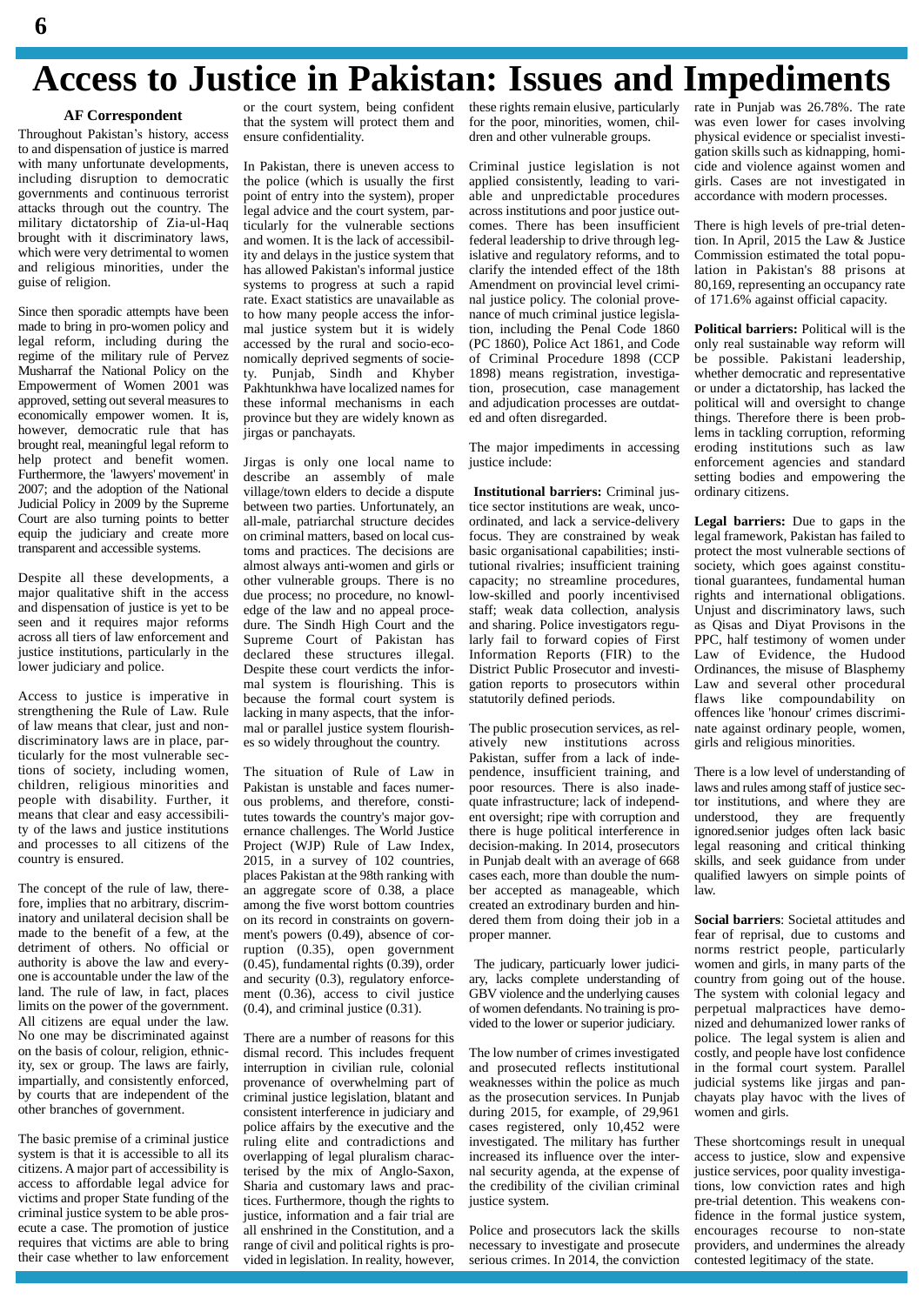#### **16 Days of Activism against Gender Violence 16 Days of Activism against Gender Violence**

**16 16 Days of COMP EXECUTE: 16 Days of COMP EXECUTE: COMP EXECUTE: COMP EXECUTE: COMP EXECUTE: COMP EXECUTE: COMP CONFIDENT CONFIDENT CONFIDENT CONFIDENT CONFIDENT CONFIDE** 16 Days of Activism against Gender-based Violence is a regular feature every year around the world as part of a global movement to raise awareness, to address policy and legal issues, to campaign for the protection of survivors of violence and to callfor the elimination of all forms of gender-based violence. The 16 Days of Activism against gender violence is an international campaign originating from the first Women's Global Leadership Institute sponsored by the Center for Women's Global Leadership in 1991. Participants chose the dates, November 25 as International Day for the Elimination of Violence against Women and December 10 as International Human Rights Day, in order to symbolically link violence against women and human rights and to emphasize that such violence is a violation of human rights. This 16-day period also highlights other significant dates including November 29 as International Women Human Rights Defenders Day; December 1 as World AIDS Day; and December 6, which marks the Anniversary of the Montreal Massacre. The 25th of The 25th of November, the day that marks the start of the campaign, was declared I November, the day that marks the start of the campaign, was declared International Day for the Elimination of Violence against Women at the first Feminist<br>Encounter for Latin America and the Caribbean held in Bogotá. Colom Encounter for Latin America and the Caribbean held in Bogotá, Colombia in 1981. This day was chosen to commemorate the lives of the Mirabel sisters in 1960 by the dictatorship of Rafael Trujillo in the Dominican Republic. International Day for the Elimination of Violence against Women. Since the General Assembly designated November 25, as the international day for the elimination of violence against women, the circle of engagement has widened. More groups and individuals are getting involved to prevent and address these heinous violations of women's human rights. There has been significant progress at the national level as many countries have adopted laws and com prehensive action plans to address the issue.

### **The history of the Mirabal sisters**

**Patricia Mercedes Mirabal: 27 February, 1924 - 25 November, 1960 Minerva Argentina Mirabal: 12 March, 1926 - 25 November, 1960 Antonia Maria Teresa Mirabal: 15 October, 1935 - 25 November, 1960**

The Mirabal Sisters, Patricia, Minerva and Maria were natives of the Dominican Republic and were ardently opposed to the cruel dictatorship of Rafael Leonidas Trujillo. They defied the flow of conformity and stood out as National Heroines. They grew up in an affluent family and were receive a good education. The Mirabal-Reyes family was a prosperous family from a town in Salcedo called Ojo de Ague on the north coast, near to La Vega. The Mirabal sisters were born to Enrique Mirabal Fernandez who married Mercedes Reyes Camilo (also known as Chea).

Patricia Mercedes Mirabal, born on February 27, 1924, was given her name as her birth date coincided with the anniversary of the Dominican Republic's Independence Day. Patria supported her sister Minerva in her anti-government efforts and opposed the dictator Trujillo. Patricia was famous for saying, "we cannot allow our children to grow up in this corrupt and tyrannical regime, we have to fight against it, and I am willing to give up everything, including my life if necessary".

Minerva Argentina Mirabal, born on March 12, 1926, showed signs of her great intelligence from a very early age. Minerva attended the University of Santo Domingo and it was there she met her future husband Manuel (Manolo) Tavarez Justo. They married on November 20, 1955 and had 2 children, Minu and Manolito. Minerva was famous for saying "....it is a source of happiness to do whatever can be done for our country that suffers so many anguishes...



1936. Mathematics was Maria's domain. She looked up to her sister Minerva and admired her actions and later became involved in her sisters political activities. Maria was famous for saying ".....perhaps what we have most near is death, but that idea does not frighten me, we shall continue to  $\frac{1}{2}$ fight for that which is just..."

**16 Days of Activism against Gender Violence 16 Days of Activism against Gender Violence**

### **Rights activist and editor of Legislative Watch passes away**

Wasim Wagha was an integral part of the AF team, having joined the organisation since September 2003. He was the longest serving co-editor of this newsletter. His contributions and intuitive under standing were exceptionally valuable and made the newsletter richer and ever more more relevant.

Wasim completed a masters in Siraiki language in Islamia University, Bahawalpur in 1998. He also studied for an M.Sc from South Bank University, London in 1994. Wasim had extensive research experience and insight into indigenous riverine people, particularly challenges faced by women and other vulnerable people. He was also an expert in local languages and their importance towards empowerment and awareness. He was a true rights activist, who independent of his job, was always present and vocal on the rights of the deprived section of society. He was the son of prominent and senior Siraiki scholar and linguist, Dr. Ahsan Wagha.

Wasim worked across various projects at AF, sup porting numerous programmes and providing



timely insights and advice. His most recent post was manager resource centre. His love for the books and documents in the AF library was inspiring for all at AF. He was a source of great knowledge, which he passed on to other CSOs, students and the media.

Apart from his professional high standards, Wasim was one of the most loved colleagues at AF. He was humble, sincere and kind beyond words and a true example to those around him. He was a won derful father to his children and a great friend and mentor to have around.

He was well known in the development sector as a progressive and budding professional and at AF as a wise and kind person. His death, after a sudden and short illness, has left all his friends at AF dev astatingly sad and with a great void to fill. He will be greatly missed.

Wasim has left behind his wife, Shazia, who is a teacher at a private school, his two children, both his parents and sisters. Khuda Hafiz Wasim (1971 - 2016)

 $\overline{\bullet}$